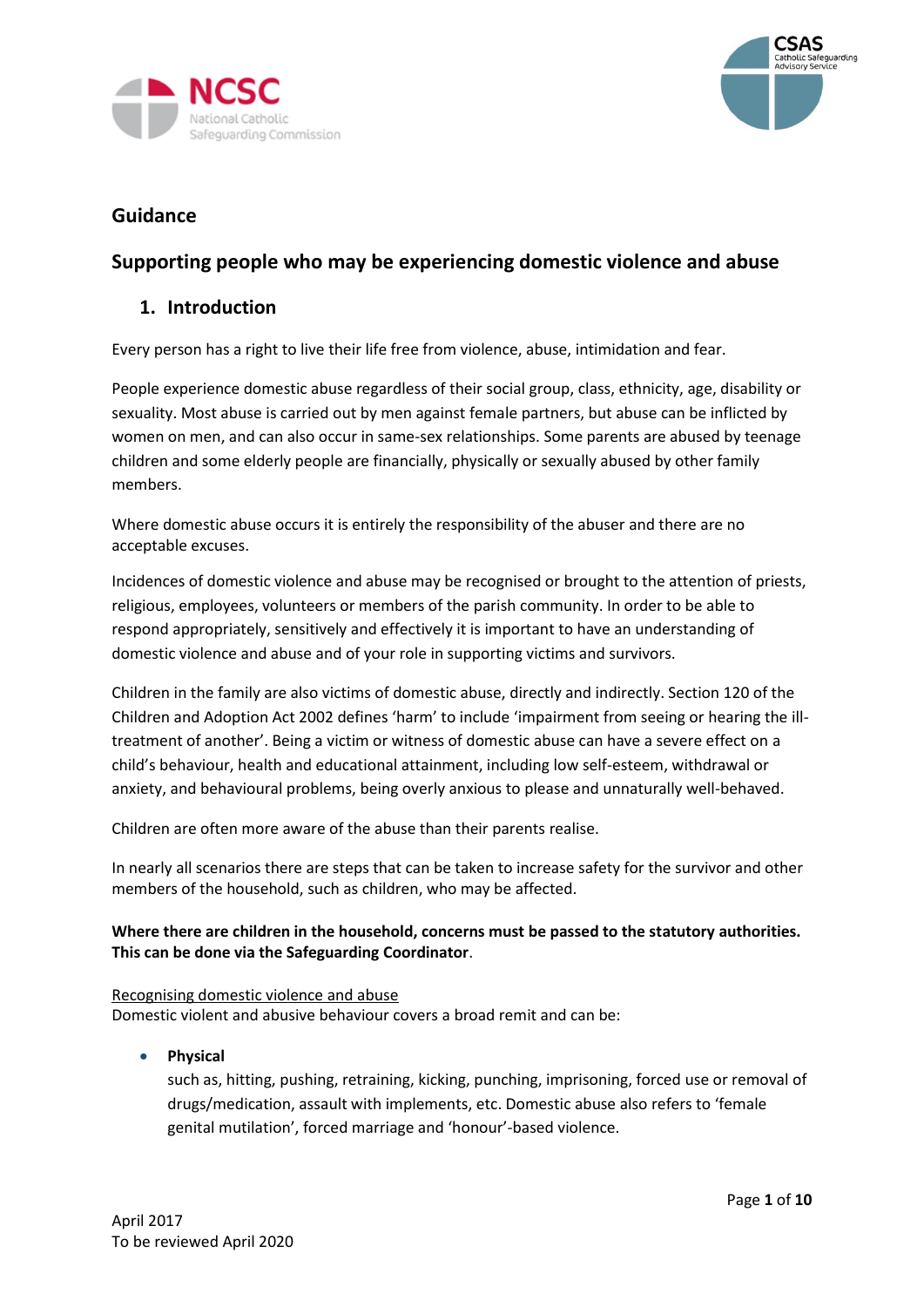

# • **Psychological**

eguarding Commission

such as, blaming, demeaning, shouting, frightening, ignoring, humiliating, threatening harm to children, using the children as a weapon, ridiculing appearance and skills, setting rules about sleep, leisure time, contact with others, isolating from family and friends, threatening suicide or self-harm, and 'gaslighting' (manipulating someone by psychological means into doubting their own sanity).

# • **Financial**

such as, illegal or unauthorised use of someone's property, money, keeping in poverty, demanding to know what they spend, taking over finances etc.

# • **Sexual**

such as, forcing sexual activity without consent, sexual name calling, imposition of dress codes, knowingly passing on STIs, involving partner in sex trade or pornography etc.

# • **Neglect**

depriving someone of food, shelter, access to medical care etc.

• **Spiritual**

not allowing worship, using faith as a weapon for abuser's personal pleasure or gain, using religious teaching to justify abuse or to compel forgiveness.

For further information see the **[Domestic Violence and Abuse Procedure](http://www.csasprocedures.uk.net/p_dom_viol_abuse.html)**.

# **2. Your Role**

If you become aware that someone within your parish or religious community is experiencing domestic violence and abuse, then **a response is always required**.

Where there are children in the household, concerns must be passed to the statutory authorities.

If you do not feel able to respond yourself, you should bring it to the attention of someone who may be able to help such as a Priest or Deacon, a member of the parish council or pastoral team, the Diocesan or Religious Safeguarding Coordinator.

The role of the person making a response is to focus on the safety of the victim or survivor and any children where they are involved. The role is not to instruct or advise about a particular course of action or act as a caseworker.

#### **Guidance on supporting someone experience domestic violence or abuse**

- Talk to the person and help them to open up. You may have to try several times before they will confide in you
- Try to be direct and start by saying something like, "I'm worried about you because …." or "I'm concerned about your safety…"
- Do not judge the person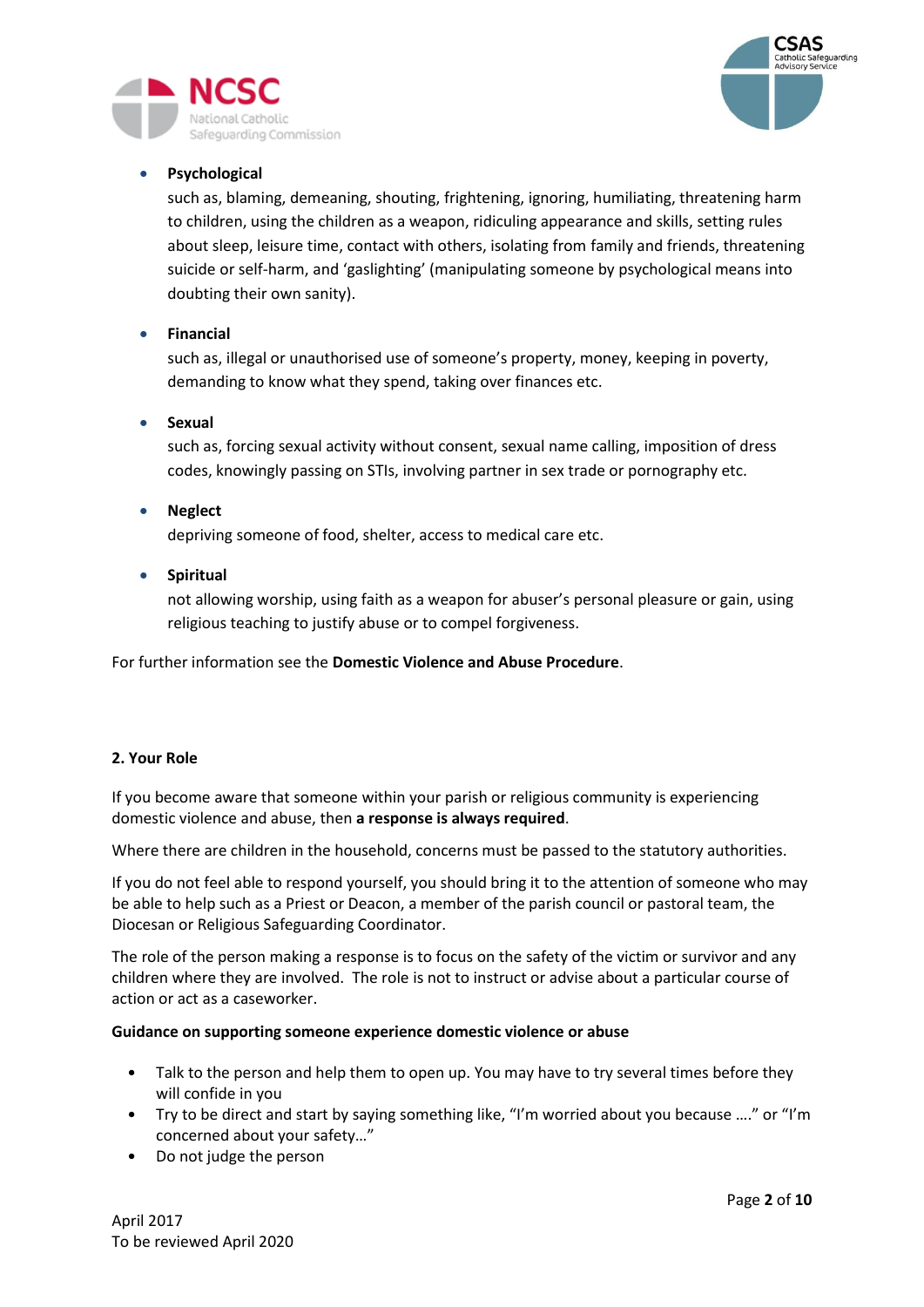



- Listen to and believe what the person tells you too often people do not believe the person when they first disclose abuse
- Reassure the person that the abuse is not their fault and that you are there for them
- If the person has not spoken to anyone else, encourage them to seek the help of a local domestic violence agency that understands what they are going through and offers specialist support and advice
- Don't tell the person to leave or criticise them for staying. Although you may want the person to leave, they have to make that decision in their own time (research shows an abused woman is at most risk at the point of separation and immediately after leaving an abusive partner). Leaving takes a great deal of strength and courage. An abused person can face huge obstacles such as nowhere to go, no money and no-one to turn to for support
- Talk about how the person can keep themselves and their children safe
	- $\degree$  Talk about how it isn't children's responsibility to protect their parent but in an emergency they could call for help from the police, go to a neighbour, or a relative or someone they trust
	- $\circ$  Suggest a code word or action that is only known to the person and somebody who is supporting them so they can signal when they are in danger and cannot access help themselves
	- $\circ$  Find out information about local services and suggest they identify somebody that can keep spare sets of keys or important documents, such as passports, benefit books, in a safe place so that they can access them quickly in an emergency
- Focus on supporting the person and building their self confidence
- Acknowledge their strengths and frequently remind them that they are coping well with a challenging and stressful situation
- Where appropriate, provide religious guidance emphasizing aspects of our Catholic beliefs which prioritise equality, the dignity of our lives, the rights to be free of violence and intimidation
- Be patient. It can take time for someone to recognise that they are being abused and even longer to take be able to take safe and permanent decisions about what to do. Recognising the problem is an important first step

# **3. Privacy and Confidentiality**

It is important to create safe times and places for people to have an opportunity to talk about what is happening to them.

When a report is made about risks of harm to a child or an adult the person making the allegation or raising the concern is often concerned to do so 'in confidence'. It needs to be made clear that full confidentiality can never be promised.

Where you have reasonable cause to believe that a child or young person may be suffering or may be at risk of suffering significant harm, the matter must be referred to the Safeguarding Coordinator who will consider the need to refer the concerns to children's social care or the police.

Information should be shared in accordance with the **[Information Sharing Protocol](http://www.csasprocedures.uk.net/p_info_share.html)**. It is important to explain why, as well as how, the information that is about to be shared will be managed. Reassurance should be given that the information will be shared only with people who need to know in order to take action to intervene and protect the child or adult.

Giving reassurance about the timing of interventions and feedback to the person raising a concern will assist in managing the process.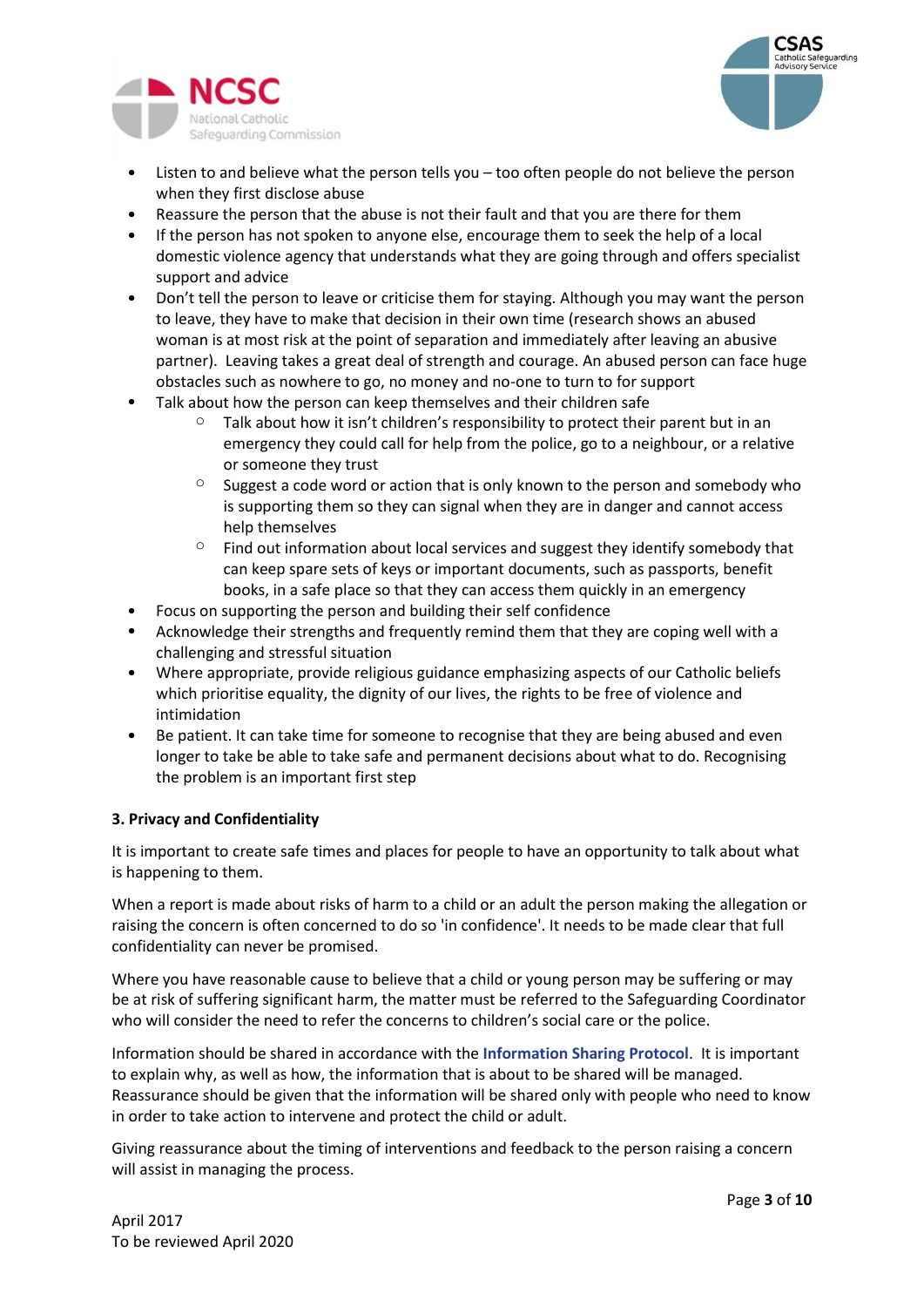



# **4. Protection in the Family Court**

If an individual needs to apply for court action to prevent abuse ongoing, there are two types of injunctions that they can apply for in the Family Courts:

- **1)** an **occupation order** to exclude someone from their home
- **2)** a **non-molestation order** to prevent someone from being violent, threatening violence, harassing or intimidating them

The thresholds are high for these orders so victims and survivors may need to be supported in producing appropriate evidence for the authorities.

For advice about eligibility for and support in seeking these, the individual should contact the [National Centre for Domestic Violence.](http://www.ncdv.org.uk/)

# **5. Support Services**

The type of services available will depend upon the circumstances of the domestic abuse and where the individual lives.

- **[Domestic Abuse and Support Services](http://www.csasprocedures.uk.net/p_domestic_abuse.html#domestic)**;
- **[Legal Services](http://www.csasprocedures.uk.net/p_domestic_abuse.html#legal)**;
- **[Housing Services](http://www.csasprocedures.uk.net/p_domestic_abuse.html#housing)**.

# **Domestic Abuse and Support Services**

**Action on Elder Abuse**

T: 0208 765 7000 Helpline: 0808 808 8141

#### **[Elder Abuse website](http://www.elderabuse.org.uk/)**

*A national organisation that aims to prevent abuse in old age by raising awareness, providing education and promoting research.*

**Broken Rainbow**

Freephone Number: 0800 999 5428 Helpline: 0300 999 5428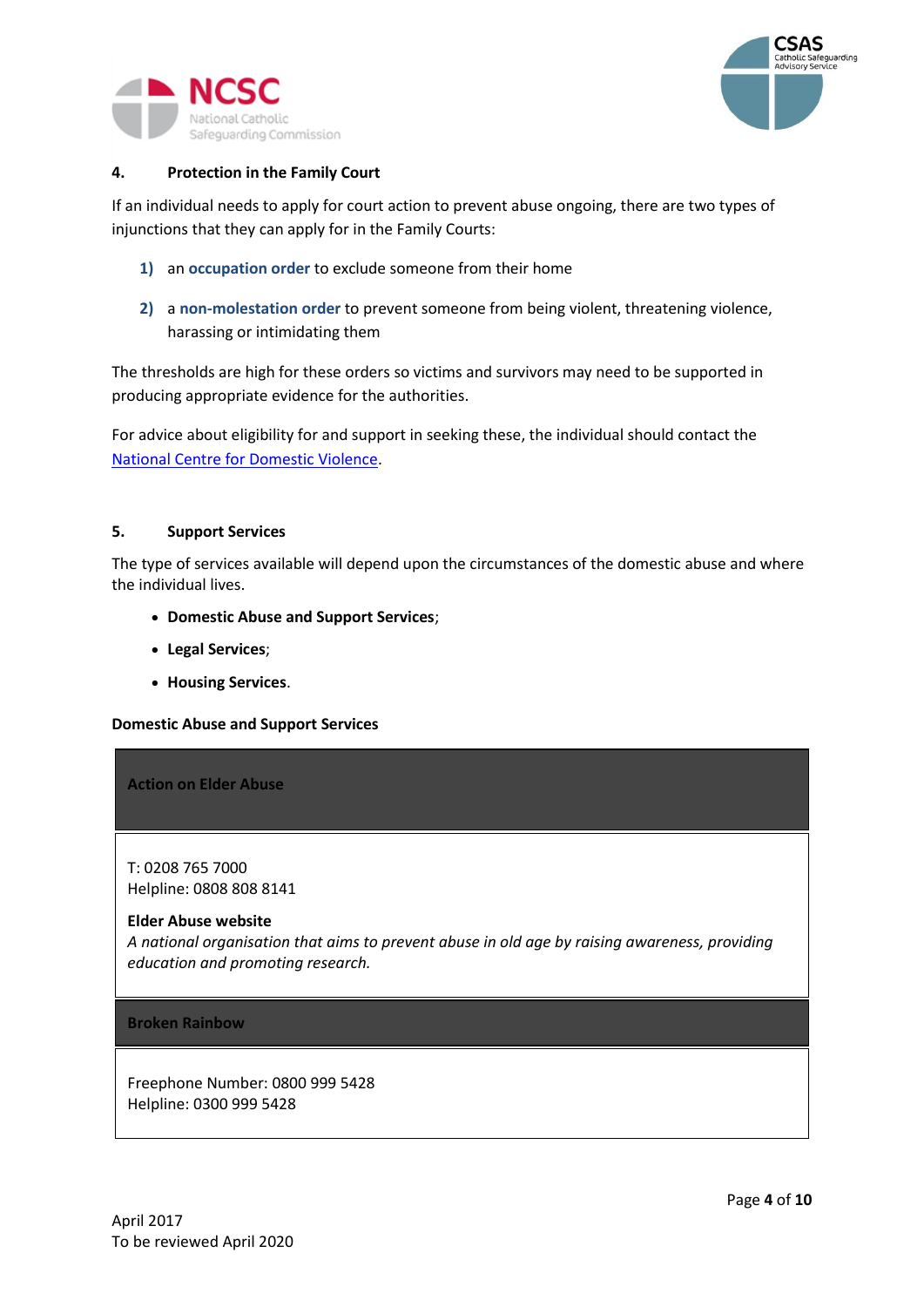



## **[Broken Rainbow website](http://www.brokenrainbow.org.uk/help/helpline)**

*Provides information and a support service to lesbian, gay and bisexual and transgender people experiencing domestic violence.*

**Eaves Women's Aid and Eaves Supported Housing**

# T: 0207 735 2062

#### **[Eaves for Women website](http://www.eavesforwomen.org.uk/)**

*Provides homeless women across London with high quality supported housing. The organisation also delivers domestic violence services, and undertakes campaigning and development work around violence against women, prostitution and trafficking*

**Greater London Domestic Violence Project (GLDVP)**

## T: 0207 785 3860

*GLDVP is a second tier charity that works to ensure that good practice in domestic violence work is transferred across London, bringing together key agencies to develop London-wide policies, raise awareness about domestic violence and increase the effectiveness of multi-agency work. The Stella Project is a partnership between GLDVP and GLADA.*

**Hidden Hurt - Domestic Abuse Information**

#### **[Hidden Hurt website](http://www.hiddenhurt.co.uk/)**

*This site has been written by a survivor of domestic violence, and provides advice and information to those who are in an abusive relationship.*

#### **London Irish Women's Centre**

#### T: 0207 249 7318

#### **[London Irish Women's Centre website](http://www.liwc.co.uk/)**

*Offers advice for women in housing need including women fleeing domestic violence in London. Also offers training and support services.*

# **Men's Advice Line**

Helpline: 0808 801 0327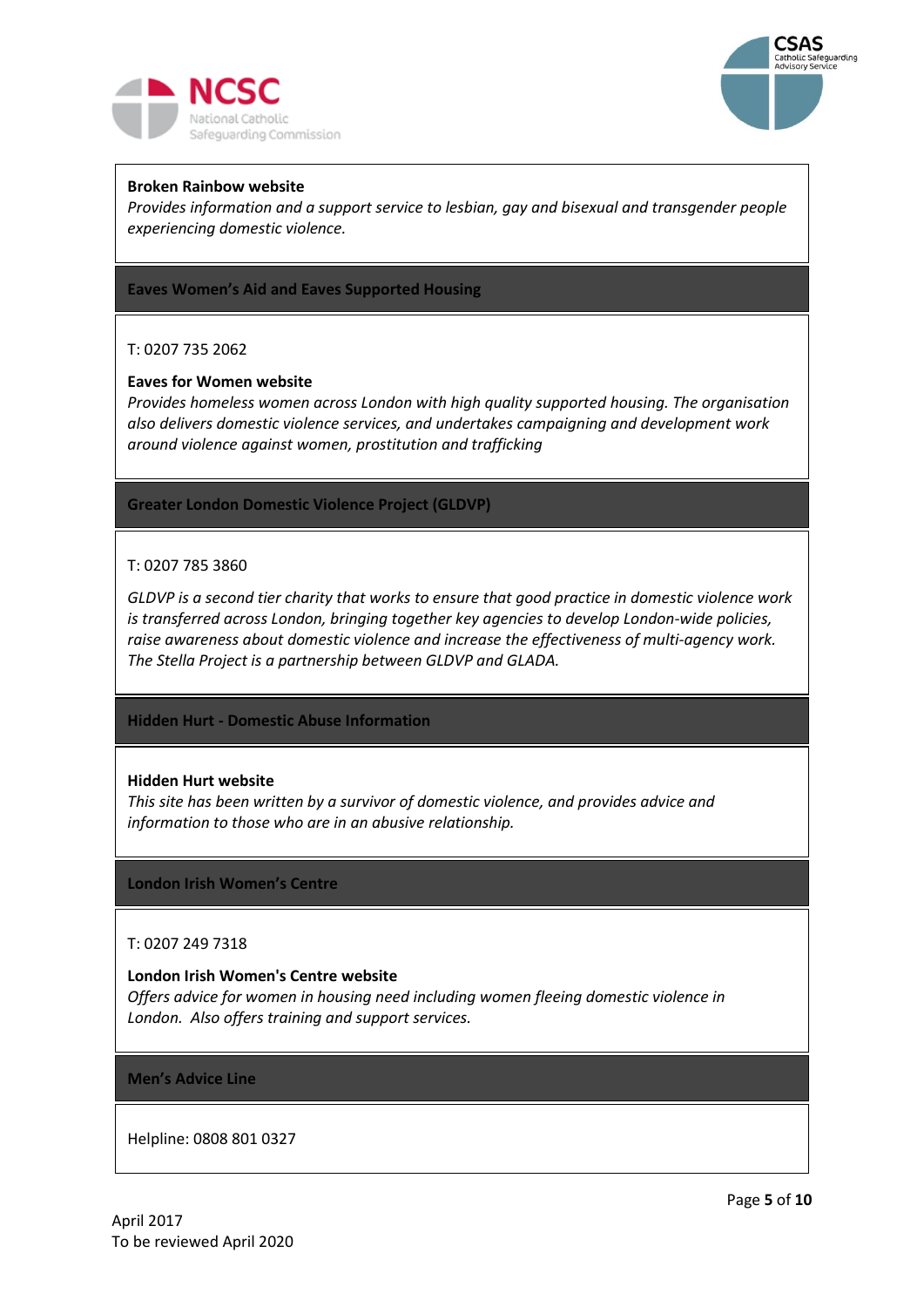



## **[Men's Advice Line website](http://www.mensadviceline.org.uk/)**

*A national helpline which provides practical and emotional support for men experiencing domestic abuse.*

## **Refuge**

T: 0207 395 7700 Helpline: 0808 2000 247

#### **[Refuge website](http://www.refuge.org.uk/)**

*Refuge is a national organisation that runs the 24 hour National Domestic Violence Helpline (in partnership with Women's Aid). Refuge provides accommodation and children's services for those fleeing domestic violence. Refuge also provides individual and group counselling to survivors of violence. Their Community Outreach Project works across a number of South London boroughs with BME women and children.*

#### **Respond**

T: 0207 383 0700 Helpline: 0808 808 0700

#### **[Respond website](http://www.respond.org.uk/)**

*A national organisation providing services for people with learning disabilities that have been victims or perpetrators of sexual abuse and/or have experienced other trauma. Also provides training and support to those who work with them.*

#### **Samaritans**

Helpline: 08457 90 90 90

#### **[Samaritans website](http://www.samaritans.org.uk/)**

*A national helpline providing 24 hour confidential emotional support for anyone in a crisis.*

#### **Victim Support**

Helpline: 0845 30 30 900

#### **[Victim Support website](https://www.victimsupport.org.uk/)**

*Offers information and support to victims of crime, whether or not they have reported the crime to the police.*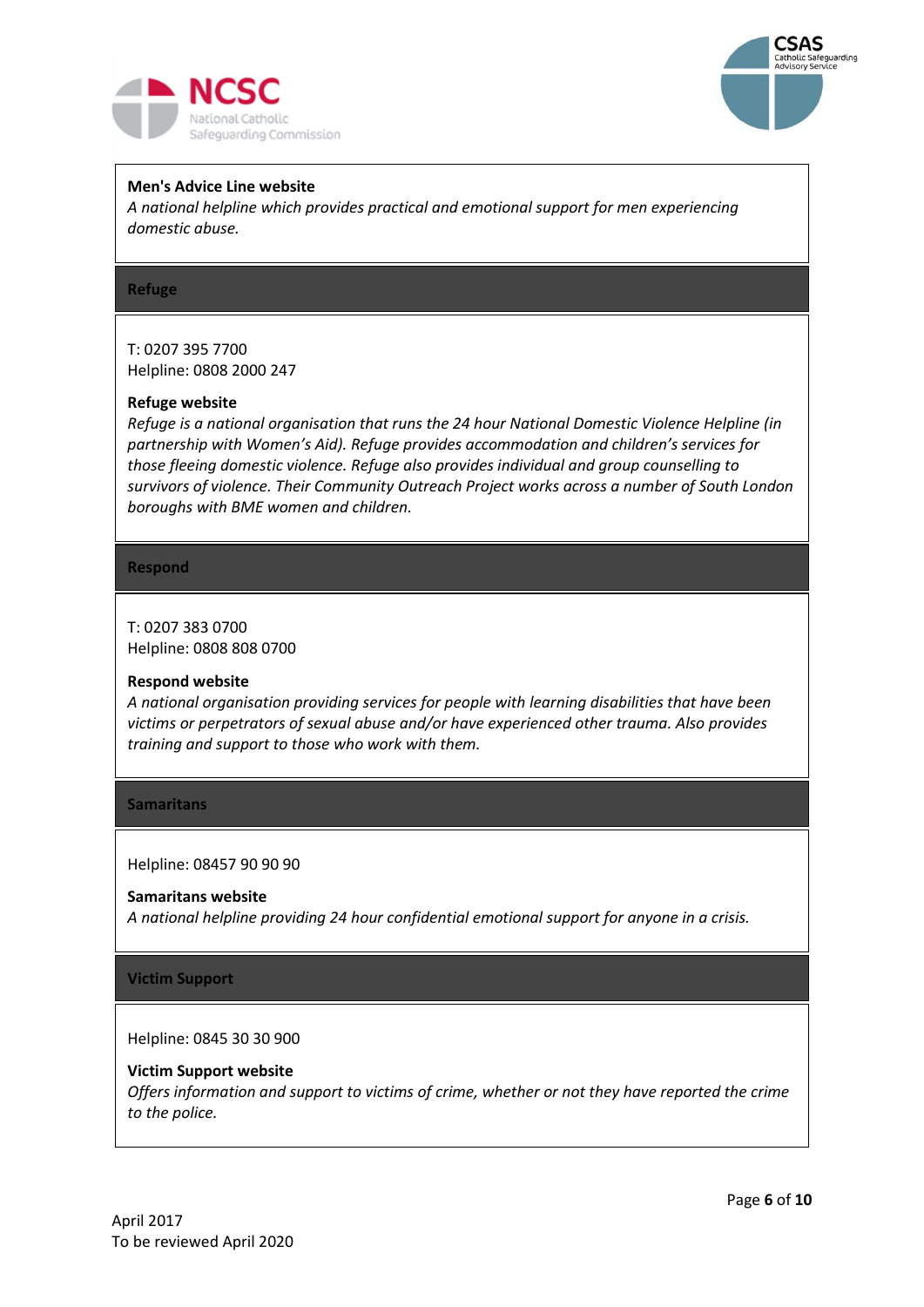



#### **Women and Girls Network**

T: 0207 610 4678 Helpline: 0207 610 4678

#### **[Woman and Girls Network website](http://www.wgn.org.uk/)**

*A pan-London service offering a holistic healing centre for women and girls overcoming the experience of violence whether physical, sexual or emotional. Also provides counselling and body therapies.*

**Women's Aid Federation of England**

Helpline: 0808 2000 247 (24 hours)

#### **[Women's Aid Federation of England website](https://www.womensaid.org.uk/)**

*Runs the 24 hour National Domestic Violence Helpline (in partnership with Refuge). Women's Aid is the national charity working to end domestic violence against women and charity. They can offer support, advice, accommodation and information on all aspects of domestic violence.*

**Women's Trust**

East T: 0208 522 7856/7455 West T: 0207 034 0303/0304

## **Women's [Trust website](http://www.womanstrust.org.uk/)**

*A pan-London Service that provides independent, confidential, women-only services to women who have been or are affected by domestic violence.*

#### **Childline**

T: 0207 650 3200 Helpline: 0800 1111

**[Childline website](http://www.childline.org.uk/)**

*The free 24 hour confidential helpline for children and young people.*

# **The Hideout**

# **[The Hideout website](http://www.thehideout.org.uk/)**

*The Hideout is the first national domestic violence website for children and young people. The website has been designed to inform children and young people about domestic violence, help*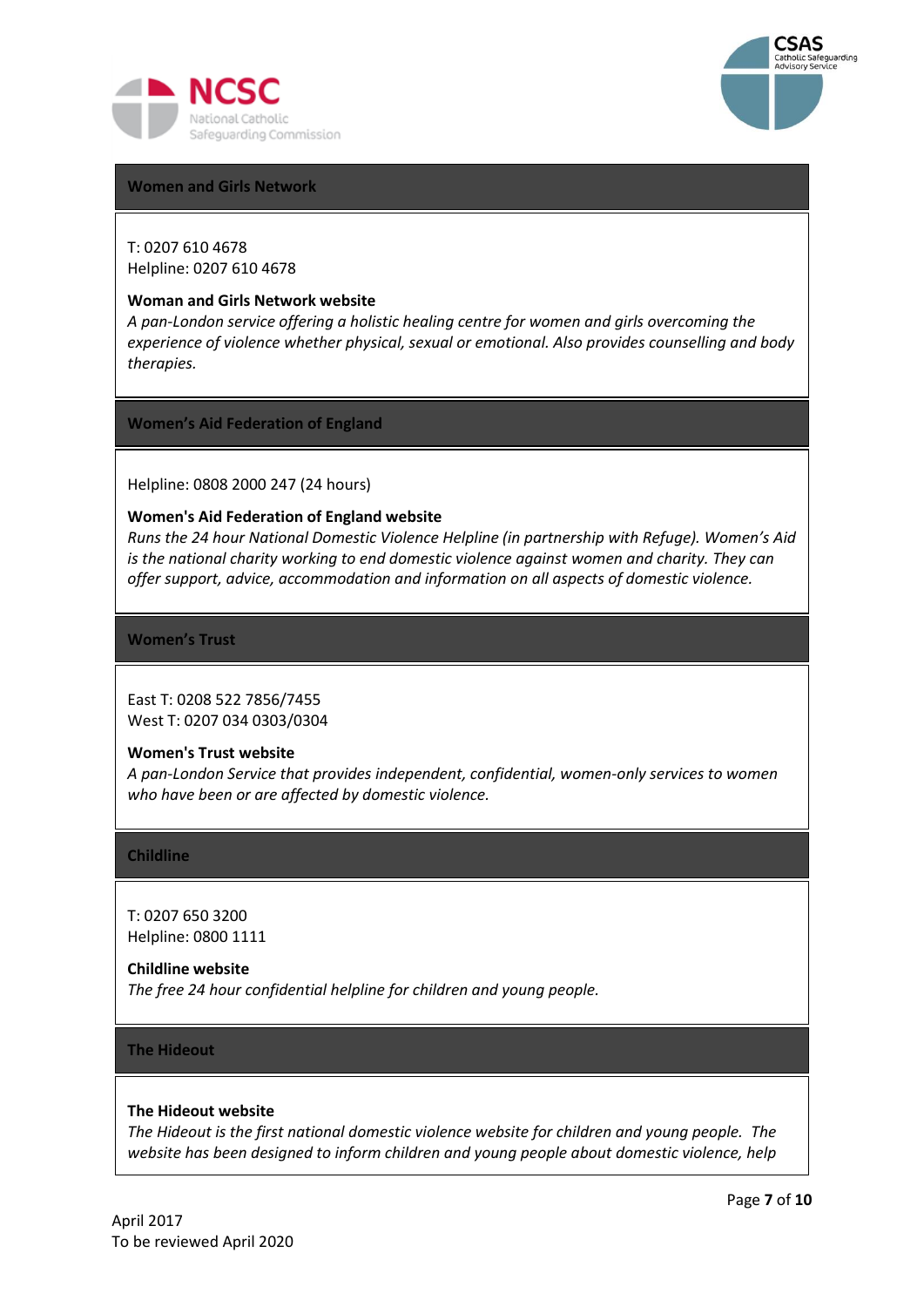



*them identify whether it is happening in their home and signpost them to additional support and information.*

## **NSPCC**

Child Protection Helpline: 0808 800 5000 Bengali/Sylheti: 0800 096 7714 Gujurati: 0800 096 7715 Hindi: 0800 096 7716 Punjabi: 0800 096 7717 Urdu: 0800 096 7718 ASIAN Helpline Service in English: 0800 096 7719 Textphone: 0800 056 0566

# **[NSPCC website](http://www.nspcc.org.uk/)**

*The NSPCC is a national charity that works to end cruelty to children. If you're worried about a child's safety or welfare or if you need help or advice, ring the free and confidential helpline (24 hours).*

## **The Tulip Project**

# T: 0151 637 6363

*Support for parents that have experienced violence from their children.*

#### **Legal Services**

#### **Children's Legal Centre**

T: 01206 872466 (head Office) National Education Line via Community Legal Advice: 0845 345 4345 Young People Freephone line: 0800 783 2187 Child Law Advice Line: 0845 120 2948 Family Law Advice via Community Legal Advice: 0845 345 4345

# **[Children's Legal Centre website](http://www.childrenslegalcentre.com/)**

*Based in Essex, with an office in London. Provides legal advice and representation to children, their carers and professionals throughout the UK. Also runs a Refugee and Asylum seeking children project. Produces publications and provides training.*

#### **Community Legal Advice**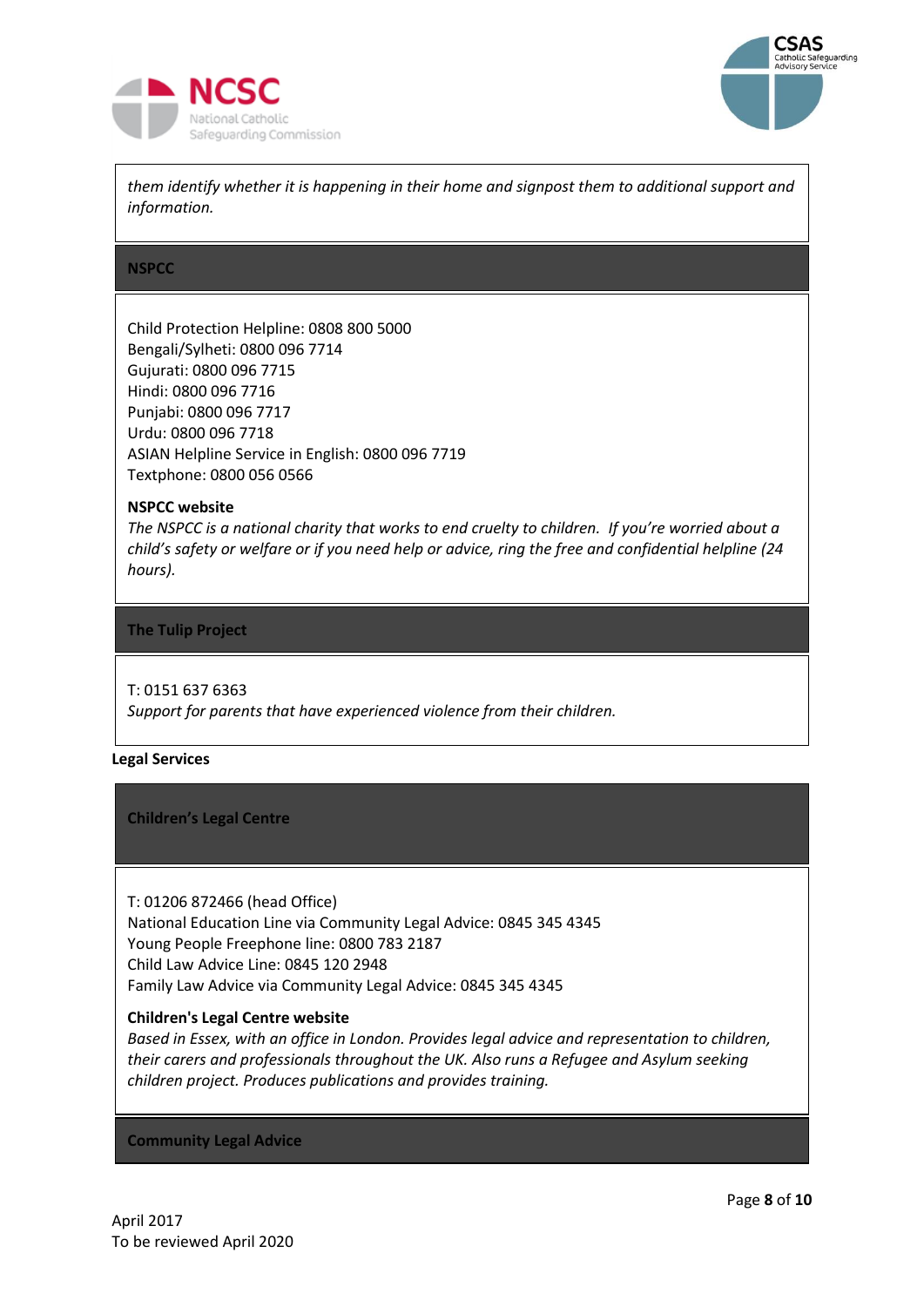



# T: 0845 345 4345

## **[Community Legal Advice website](http://www.clsdirect.org.uk/)**

*Government agency which provides information about legal aid and free and confidential legal advice paid for by legal aid. Provides information on where and how to access legal help in England and Wales.*

## **The Law Centres Federation**

T: 0207 387 8570

## **[The Law Centres Federation website](http://www.lawcentres.org.uk/)**

*The national network of community based law centres which can provide information and your local law centre for free legal advice.*

## **Rights of Women**

T: 0207 251 6575/6 General legal advice line: 0207 251 6577 Sexual violence legal advice line: 0207 251 8887

#### **[Rights of Women website](http://www.rightsofwomen.org.uk/)**

*Services for women by women. Provides free confidential advice on range of issues, including domestic violence, children and contact issues, divorce and relationship breakdown. Lesbian parenting, sexual violence, child sex offences, family related sex offences, trafficking and general criminal legal advice. Produces free information sheets on various legal issues and provides training.*

#### **Housing Services**

**Crisis**

#### T: 0870 011 3335

#### **[Crisis website](http://www.crisis.org.uk/)**

*Crisis is a national charity that provides services and programmes to empower homeless people. Works with single homeless people.*

**Gay Men's Shared Housing**